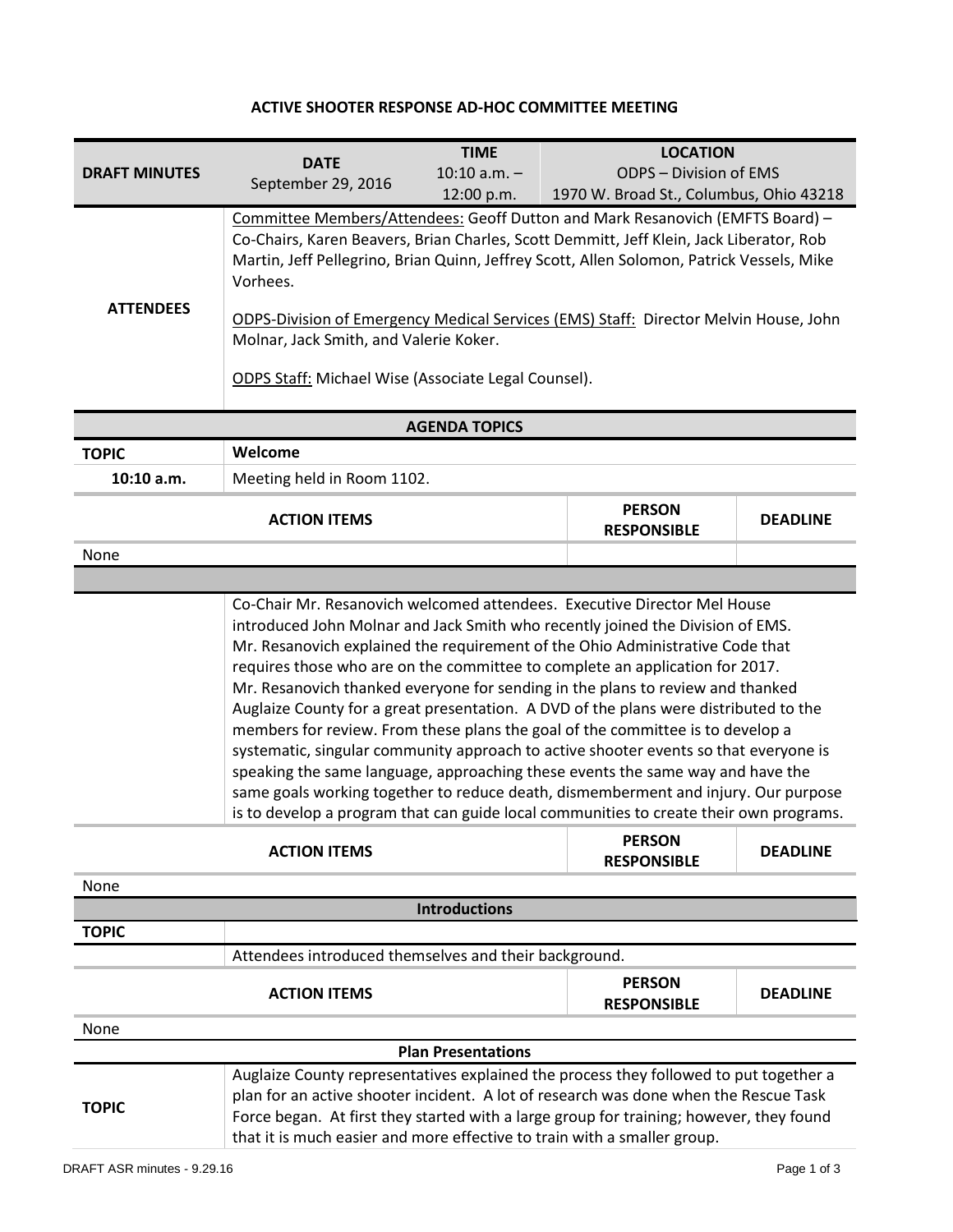Miscommunication was a problem due to all agencies having different ways to communicate. Once they had a unified command it ran much smoother. The first class was in December 2014 and since that time a great deal has been learned. The last drill, a few weeks ago, had approximately 50 victims in the building and they wanted to time from when law enforcement arrived on the scene taking care of the shooter, command established, and RTF established with all the victims out. The final time was about 35 to 40 minutes. Every situation will obviously be different but the goal is to get to the victims who are injured. One goal is to have the hospital involved in a drill in the future. A question was posed as to what is the focus for this committee? The goal is to gather information about other agencies and their plans, ask a lot of questions and go from there. Education in an active shooter situation for EMS and fire providers is of utmost importance.

Many of the EMS and fire agencies would like to get protective equipment such as bullet proof vests; however, the cost is very expensive.

Law enforcement and EMS will work together in deciding what the "mass casualty" or "shooter bag" should include. It is also important for law enforcement to learn what to do in case of a gunshot wound and how to stop bleeding. If victims are not mobile, an effective way to move them is a hospital sheet which folds up nicely and neatly in a "mass casualty" bag. A suggestion was made to evenly distribute victims among area hospitals, not just the one that is the closest. It was also suggested to use a "tagging" system to transport the most critical to a trauma center even if the distance is further. A discussion ensued regarding how law enforcement and EMS can work together and the importance of how communication is delivered.

Hanco EMS distributed and presented their Emergency Response Plan. Originally the community, fire, EMS, and law enforcement met to create the plan. Hanco EMS took a unified command approach. Training has been done with law enforcement, EMS and fire. Emergency backpacks are on all front line ambulances and first responder vehicles. Dispatch centers and hospitals are very involved in this plan. Discussions continue as to how the plan can be perfected. The printed Emergency Response Plan was very impressive and cohesive.

| <b>ACTION ITEMS</b> |                                                                                                                                                                                                                                                                                                                                                                                                                                                                                                                                                                  | <b>PERSON</b><br><b>RESPONSIBLE</b> | <b>DEADLINE</b> |  |
|---------------------|------------------------------------------------------------------------------------------------------------------------------------------------------------------------------------------------------------------------------------------------------------------------------------------------------------------------------------------------------------------------------------------------------------------------------------------------------------------------------------------------------------------------------------------------------------------|-------------------------------------|-----------------|--|
|                     | Review the DVD of the different plans and<br>come to the next meeting to discuss.                                                                                                                                                                                                                                                                                                                                                                                                                                                                                | All members.                        | none            |  |
| <b>Power Point</b>  |                                                                                                                                                                                                                                                                                                                                                                                                                                                                                                                                                                  |                                     |                 |  |
| <b>TOPIC</b>        | Mr. Resanovich presented a PowerPoint presentation from Mr. Gerstner,<br>MMRS/RMRS/EP Coordinator in Dayton, titled "EMS Response to Active Shooter<br>Incidents-RTF".<br>One of the major changes for EMS and fire providers will be in regards to "scene"<br>safety". Active shooter incidents in the past have taken hours for victims to be rescued<br>and this is what needs to change to save lives. Law enforcement, EMS and fire working<br>together is a must in these type of scenarios. Communication is a key factor to ensure<br>everyone's safety. |                                     |                 |  |

| <b>ACTION ITEMS</b> |  | <b>PERSON</b><br><b>RESPONSIBLE</b> | <b>DEADLINE</b> |
|---------------------|--|-------------------------------------|-----------------|
| None                |  |                                     |                 |
|                     |  |                                     |                 |